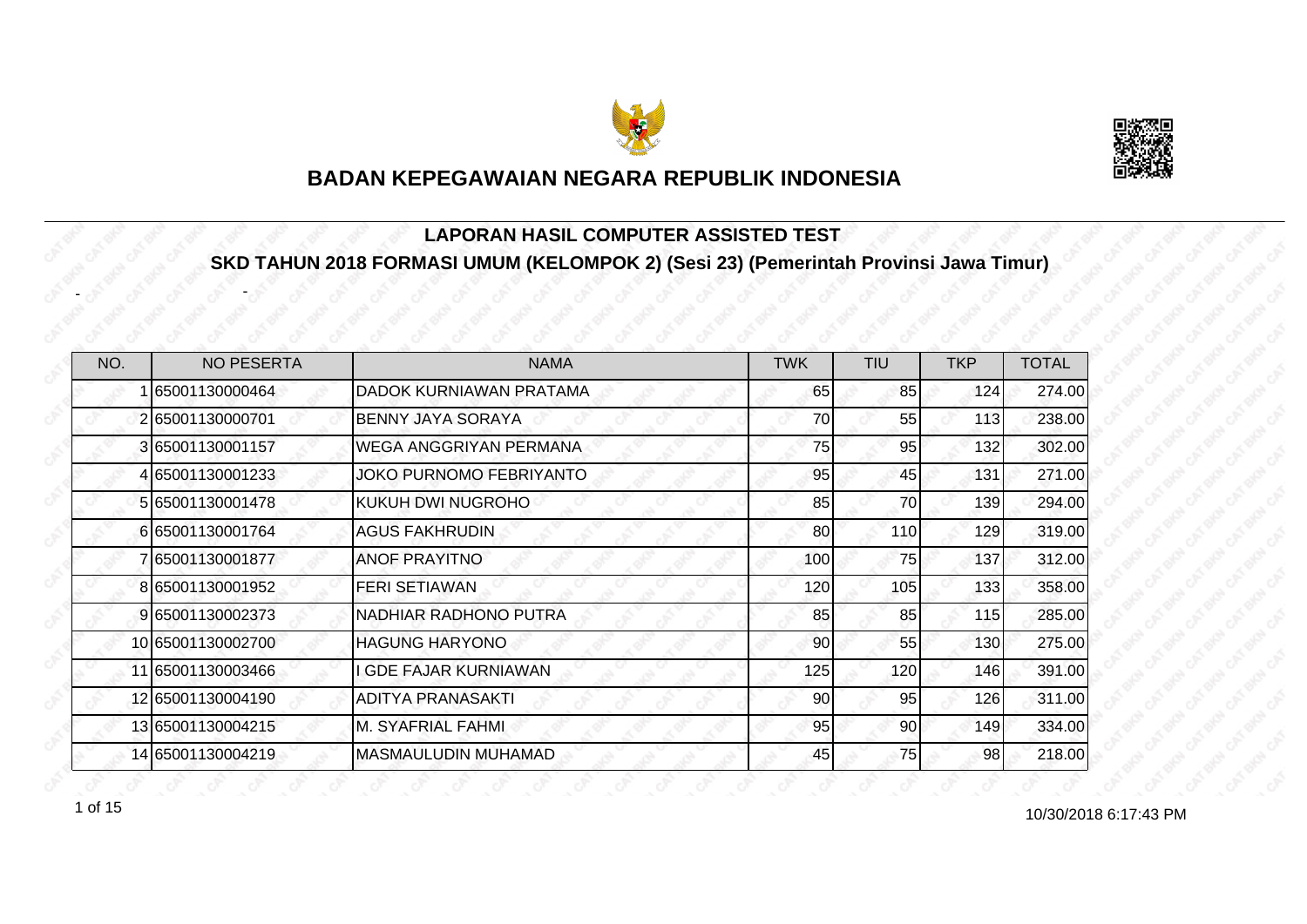



|  | 15 65001130004249 | <b>REFFY ARFIANDA</b>           | 70  | 55  | 140 | 265.00 |
|--|-------------------|---------------------------------|-----|-----|-----|--------|
|  | 16 65001130004310 | YOUGIE PURBAYA MUDAWAN PUTRA    | 65  | 70  | 146 | 281.00 |
|  | 17 65001130004786 | DHANDY CHOLIK PRAMBODO          | 75  | 80  | 138 | 293.00 |
|  | 18 65001130004841 | <b>DENNY DWI LUKYTO</b>         | 80  | 70  | 151 | 301.00 |
|  | 19 65001130004846 | <b>MOCHAMAD YUSAK KURNIAWAN</b> | 70  | 85  | 132 | 287.00 |
|  | 20 65001130004848 | NANANG AGUS TRI WAHYUDI         | 80  | 100 | 136 | 316.00 |
|  | 21 65001130006755 | <b>ACHMAD CHAMDANI</b>          | 100 | 100 | 128 | 328.00 |
|  | 22 65001130006808 | <b>ANDHY SANTOSO</b>            | 80  | 60  | 128 | 268.00 |
|  | 23 65001130006812 | ANGGA HARVINDA                  | 110 | 70  | 131 | 311.00 |
|  | 24 65001130006838 | <b>ARIF KURNIAWAN</b>           | 110 | 90  | 124 | 324.00 |
|  | 25 65001130006844 | <b>DEDI FARIZAL</b>             | 80  | 100 | 116 | 296.00 |
|  | 26 65001130006867 | MADE ADITYA AMERTA DEWAJAYA     | 80  | 55  | 125 | 260.00 |
|  | 27 65001130006883 | <b>FIRMAN PRATAMA</b>           | 90  | 75  | 140 | 305.00 |
|  | 28 65001130006886 | <b>FURRI YAN ARDIANSYAH</b>     | 95  | 70  | 66  | 231.00 |
|  | 29 65001130006891 | <b>IMAM HADI SANTOSA</b>        | 95  | 80  | 149 | 324.00 |
|  | 30 65001130006894 | <b>IQBAL ANDRI FIRMANSYAH</b>   | 110 | 80  | 130 | 320.00 |
|  | 31 65001130006900 | <b>RIKAT DANELLA</b>            | 85  | 90  | 125 | 300.00 |
|  | 32 65001130006901 | <b>JATMIKO</b>                  | 80  | 70  | 115 | 265.00 |
|  | 33 65001130006907 | ROBBY RIZKI ADIPUTRA            | 105 | 85  | 149 | 339.00 |
|  | 34 65001130006917 | THEO HENDRA HOESIEN             | 100 | 80  | 125 | 305.00 |

10/30/2018 6:17:43 PM 2 of 15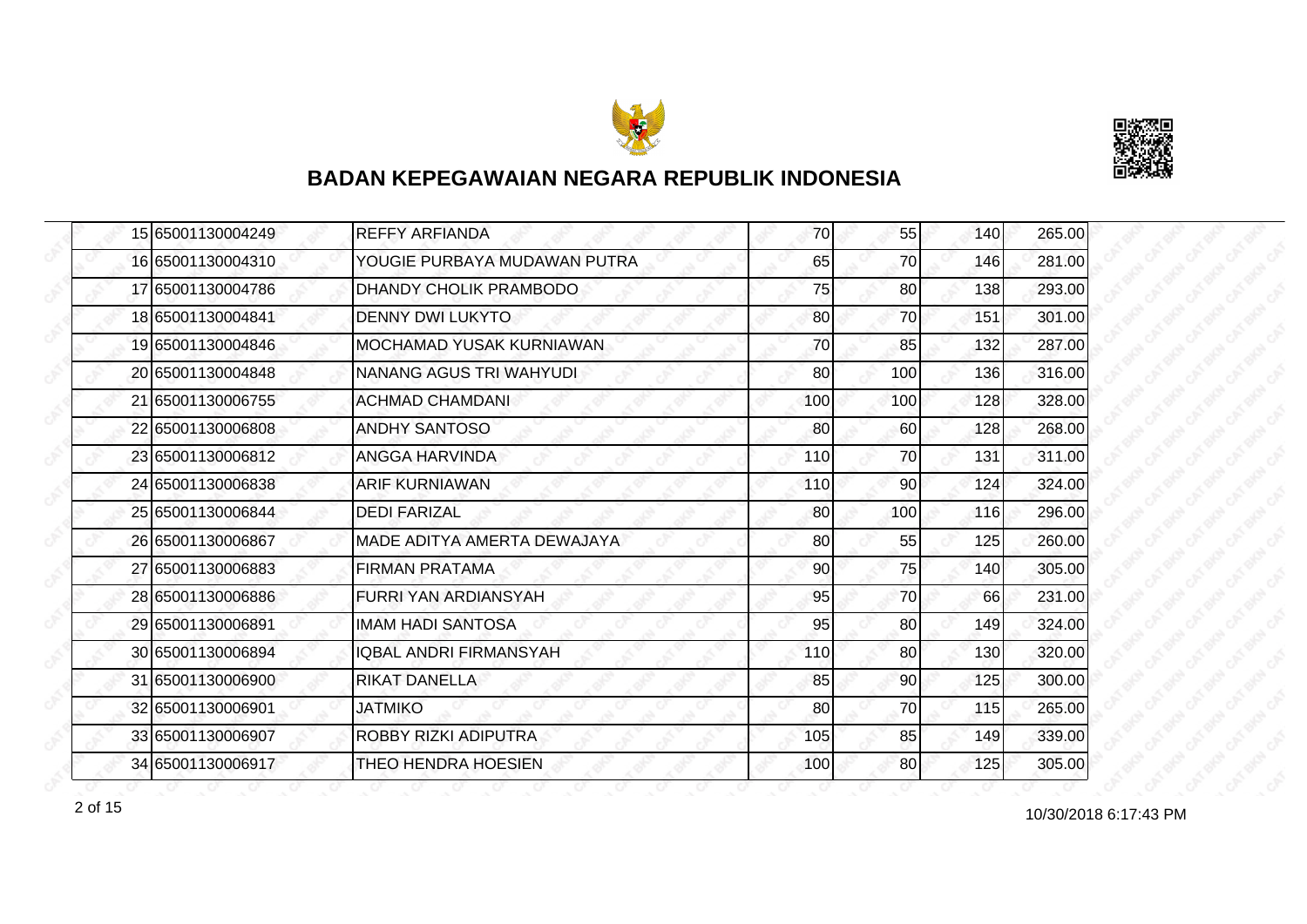



|  | 35 65001130007025 | YUWANA AGUNG PERDANA              | 85  | 100 | 144 | 329.00 |
|--|-------------------|-----------------------------------|-----|-----|-----|--------|
|  | 36 65001130007433 | M. ARIUBAIDILLAH                  | 50  | 40  | 126 | 216.00 |
|  | 37 65001130007435 | MOCHAMMAD FAHMI BASYA             | 45  | 55  | 135 | 235.00 |
|  | 38 65001130007453 | NANDA PRADITYA S.P.               | 75  | 65  | 141 | 281.00 |
|  | 39 65001130007476 | RAHMAD ONE RUDY SANTOSO           | 105 | 105 | 139 | 349.00 |
|  | 40 65001130007482 | <b>REZA PALEVI YOGASWARA</b>      | 65  | 40  | 115 | 220.00 |
|  | 41 65001130007504 | TRI YUSWARDANA, SE                | 60  | 60  | 126 | 246.00 |
|  | 42 65001130007506 | YANUAR DWI INDRIANTO              | 85  | 115 | 82  | 282.00 |
|  | 43 65001130007510 | <b>ZAINAL ABIDIN</b>              | 90  | 80  | 121 | 291.00 |
|  | 44 65001130008764 | <b>ABDUR RAHMAN</b>               | 90  | 65  | 115 | 270.00 |
|  | 45 65001130008767 | <b>ACHMAD MUSLCH</b>              | 75  | 40  | 116 | 231.00 |
|  | 46 65001130009745 | <b>AGUS SARI</b>                  | 90  | 100 | 139 | 329.00 |
|  | 47 65001130009750 | <b>BAYU SURYO TANTORO</b>         | 75  | 30  | 125 | 230.00 |
|  | 48 65001130009762 | <b>GILANG RAMADHAN</b>            | 75  | 55  | 131 | 261.00 |
|  | 49 65001130009778 | MUH. SYAHRUL SIDIQ                | 60  | 50  | 145 | 255.00 |
|  | 50 65001130009796 | <b>SIGIT PRAMONO</b>              | 80  | 95  | 130 | 305.00 |
|  | 51 65001130009810 | VICTOR MARIA AKBAR SORATOMO TUKAN | 80  | 80  | 133 | 293.00 |
|  | 52 65001130009812 | <b>WAFDAA HANIEF</b>              | 125 | 85  | 155 | 365.00 |
|  | 53 65001130009815 | YACOBUS ADHI KURNIAWAN            | 115 | 80  | 132 | 327.00 |
|  | 54 65001130010131 | BILLY WILLIAM FERNANDO W          | 80  | 50  | 121 | 251.00 |

10/30/2018 6:17:43 PM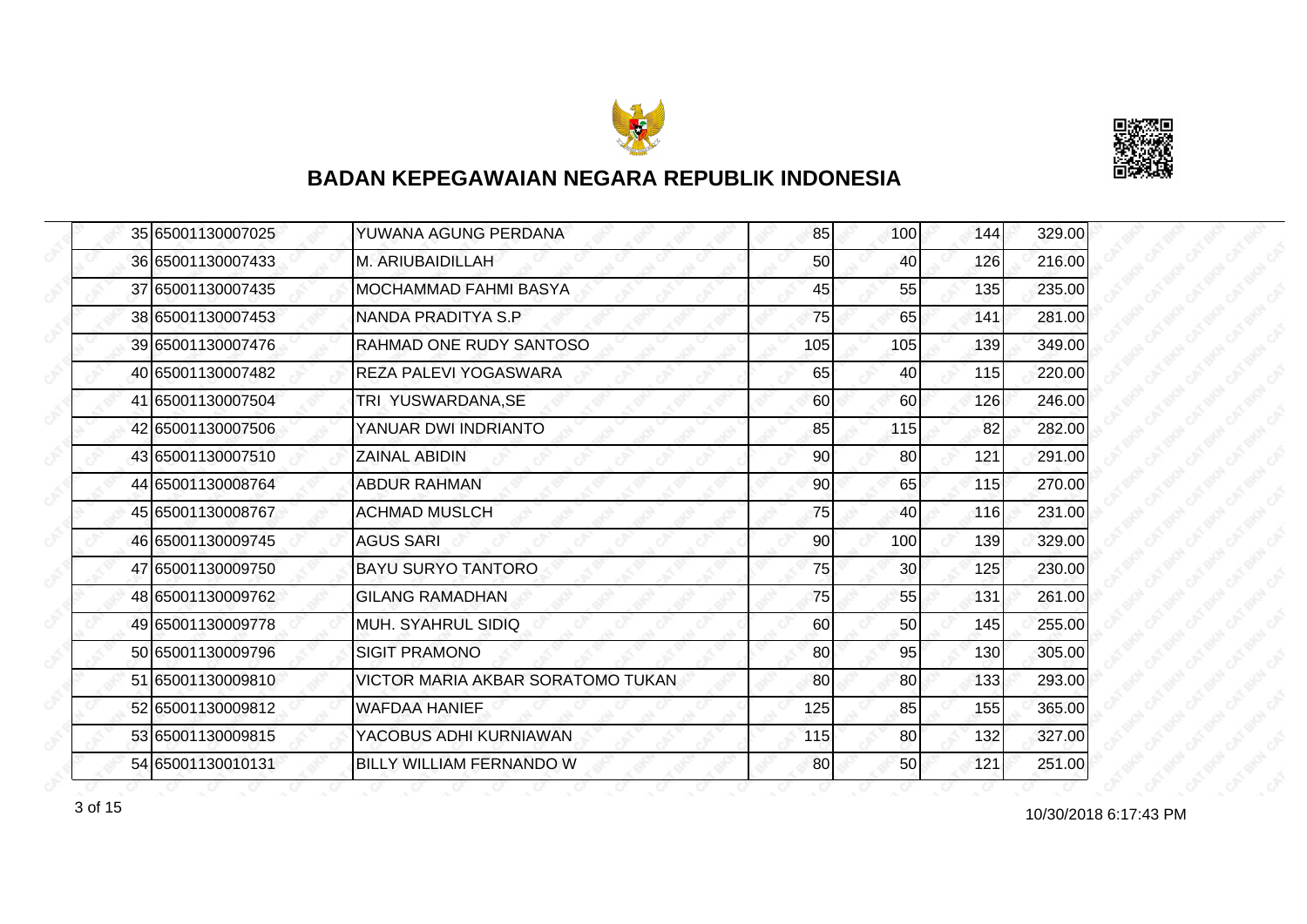



|  | 55 65001130010132 | <b>DIMAS ADTYA NUGROHO</b>       | 55  | 60              | 119 | 234.00 |
|--|-------------------|----------------------------------|-----|-----------------|-----|--------|
|  | 56 65001130010136 | <b>DINO TAKBIR RAMADHAN</b>      | 85  | 90              | 132 | 307.00 |
|  | 57 65001130010145 | <b>GILANG CHANDRA.P</b>          | 100 | 65              | 97  | 262.00 |
|  | 58 65001130010168 | <b>KRESNA DWIPRASETYO</b>        | 60  | 95              | 108 | 263.00 |
|  | 59 65001130010172 | <b>MOH. AGUS HIDAYATULLAH</b>    | 80  | 30 <sub>l</sub> | 112 | 222.00 |
|  | 60 65001130010173 | <b>MOH. FADELLY HIDAYATULLAH</b> | 55  | 45              | 125 | 225.00 |
|  | 61 65001130010175 | <b>SYAHRUL MUBAROK</b>           | 70  | 65              | 134 | 269.00 |
|  | 62 65001130011279 | IARI RAHADIAN PERMANA            | 75  | 65              | 130 | 270.00 |
|  | 63 65001130011381 | <b>REZA FEBRYAN ASYARI</b>       | 70  | 65              | 130 | 265.00 |
|  | 64 65001130013917 | <b>ACHMAD YOGIARTO</b>           | 45  | 55              | 123 | 223.00 |
|  | 65 65001130013926 | <b>AGIL NUR ARIFIANTO</b>        | 80  | 75              | 117 | 272.00 |
|  | 66 65001130013951 | ARIF WAHYUDI                     | 65  | 50              | 143 | 258.00 |
|  | 67 65001130014060 | ERDIANZA SEPTIAN EFFENDI         | 50  | 60              | 142 | 252.00 |
|  | 68 65001130014170 | RACHWANDA ASWIN                  | 75  | 50              | 138 | 263.00 |
|  | 69 65001130016134 | AZWAR HUSNI PRADANA              | 95  | 65              | 125 | 285.00 |
|  | 70 65001130016136 | CAHYO INDRA DHARMAWAN            | 115 | 100             | 113 | 328.00 |
|  | 71 65001130016146 | <b>GERISALI</b>                  | 110 | 70              | 135 | 315.00 |
|  | 72 65001130016173 | <b>HUDAN AKBAR RAMADHAN</b>      | 90  | 110             | 132 | 332.00 |
|  | 73 65001130016182 | <b>RIZAL RISKIANTO</b>           | 95  | 115             | 132 | 342.00 |
|  | 74 65001130016300 | RAHADIAN WISNU WARDANA           | 40  | <b>75</b>       | 122 | 237.00 |

4 of 15 10/30/2018 6:17:43 PM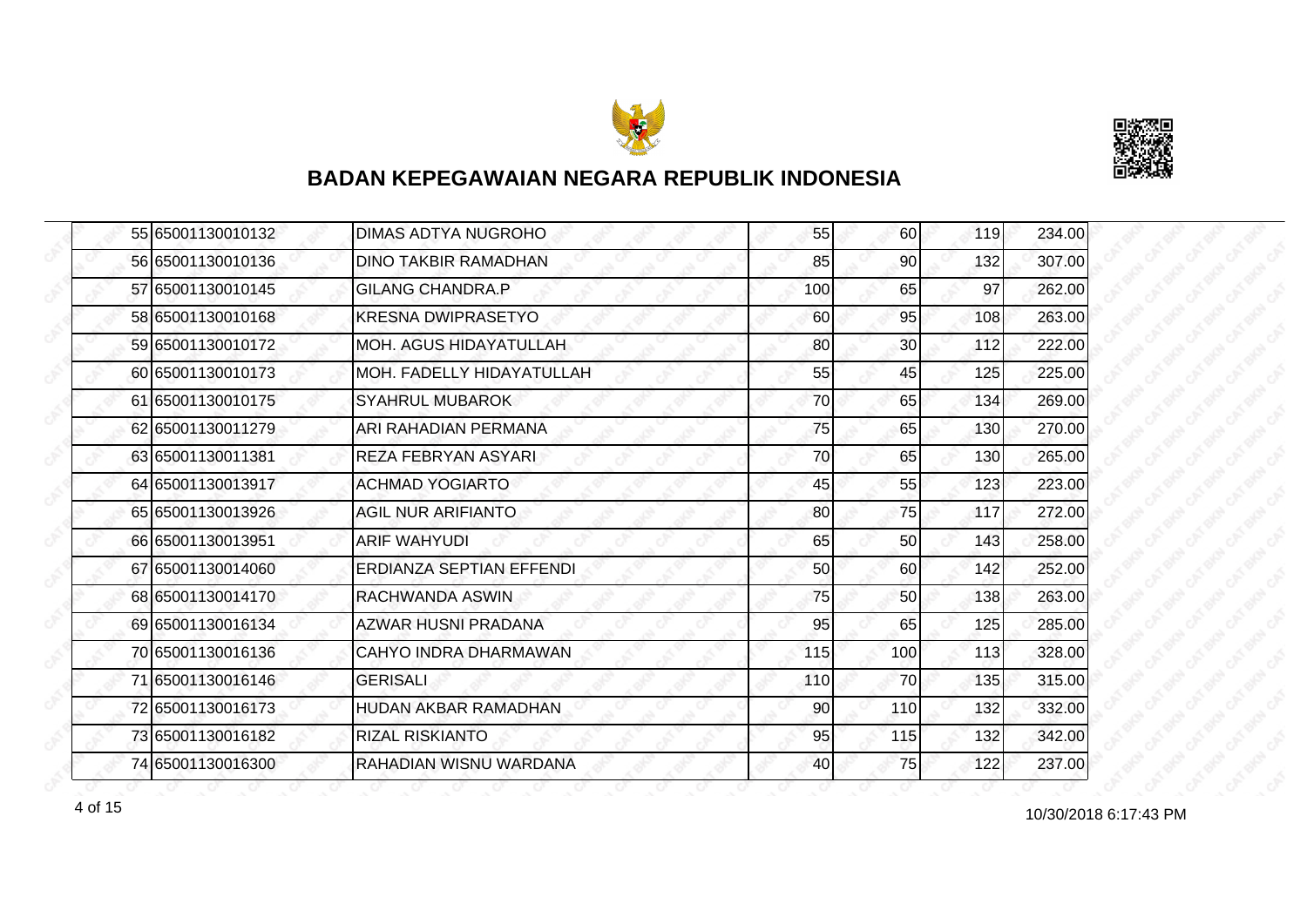



|  | 75 65001130016718 | <b>TRI SUSILO</b>            | 110 | 110 | 138 | 358.00 |
|--|-------------------|------------------------------|-----|-----|-----|--------|
|  | 76 65001130016724 | DEDY KURNIYAWAN, SE          | 70  | 90  | 128 | 288.00 |
|  | 77 65001130017011 | YUAN RESTU ABDI PERMANA      | 90  | 85  | 131 | 306.00 |
|  | 78 65001130017031 | <b>FERDIAN WIRADESI</b>      | 105 | 130 | 132 | 367.00 |
|  | 79 65001130017033 | <b>ILHAM ADDINA MOCHTAR</b>  | 100 | 100 | 125 | 325.00 |
|  | 80 65001130018443 | <b>ACHMAD SAMSUL ARIF</b>    | 80  | 40  | 142 | 262.00 |
|  | 81 65001130018991 | ADITYA KRISWARDANI           | 105 | 65  | 135 | 305.00 |
|  | 82 65001230000730 | NOVITA SEVIYANI FEBRI        | 50  | 75  | 137 | 262.00 |
|  | 83 65001230000844 | <b>ANNYSA PAULINA</b>        | 70  | 75  | 128 | 273.00 |
|  | 84 65001230001030 | <b>EVHA AGUSTINA</b>         | 70  | 35  | 111 | 216.00 |
|  | 85 65001230001044 | <b>BELLA FEBRI ANGGRAINI</b> | 50  | 50  | 123 | 223.00 |
|  | 86 65001230001854 | YESSY ENTIN ROCMALA          | 85  | 70  | 131 | 286.00 |
|  | 87 65001230001997 | LEILA MUZDALIVAH             | 105 | 80  | 132 | 317.00 |
|  | 88 65001230002062 | LILIK SUHARTATI              | 105 | 80  | 130 | 315.00 |
|  | 89 65001230002408 | <b>CHANNY SETIAWATI</b>      | 70  | 75  | 126 | 271.00 |
|  | 90 65001230002730 | <b>IMAH NURUL QOMARIAH</b>   | 100 | 90  | 145 | 335.00 |
|  | 91 65001230002787 | <b>FEBRIANTI PUTRI</b>       | 120 | 85  | 129 | 334.00 |
|  | 92 65001230002872 | FENY AYDA ANDRYANY           | 85  | 100 | 136 | 321.00 |
|  | 93 65001230002899 | <b>IDA FITRIAH</b>           | 120 | 115 | 145 | 380.00 |
|  | 94 65001230002936 | FITRIYA HENIKA MULYAWATI     | 60  | 55  | 134 | 249.00 |

10/30/2018 6:17:43 PM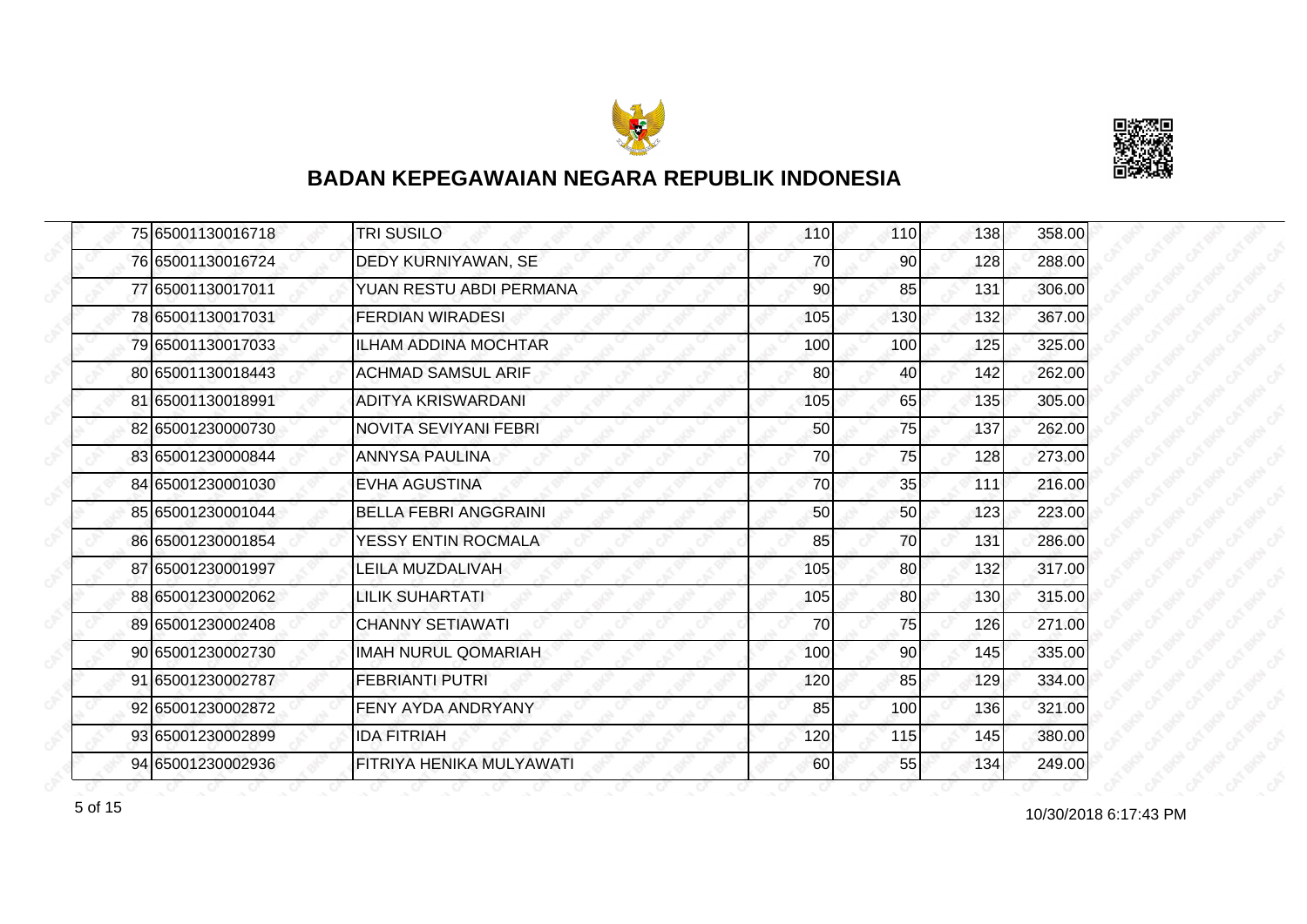



| 95 65001230003159  | <b>FRIDA KARINA PUTRI</b>          | 110 | 85  | 137 | 332.00 |
|--------------------|------------------------------------|-----|-----|-----|--------|
| 96 65001230003797  | RANY DIANANDA ISWANTO P            | 90  | 65  | 121 | 276.00 |
| 97 65001230003967  | <b>BINTI YULISTIANA</b>            | 90  | 55  | 129 | 274.00 |
| 98 65001230003979  | <b>ELIZABETH AMBENO</b>            | 95  | 105 | 130 | 330.00 |
| 99 65001230003983  | GITA KURNIAPUTRI SECIORIA          | 80  | 80  | 143 | 303.00 |
| 100 65001230003988 | <b>HENNY INDRA SARI, SE</b>        | 75  | 80  | 143 | 298.00 |
| 101 65001230004209 | ISLAMIYAH RIZQI BASUKI             | 95  | 75  | 124 | 294.00 |
| 102 65001230004238 | <b>INGANTA BR SEMBIRING</b>        | 100 | 80  | 121 | 301.00 |
| 103 65001230004242 | LINI MARYANI                       | 75  | 60  | 103 | 238.00 |
| 104 65001230004243 | <b>MARIA CHANDRAKASIH EKAPUTRI</b> | 75  | 90  | 131 | 296.00 |
| 105 65001230004246 | MIFTAKHUL JANNAH                   | 80  | 60  | 139 | 279.00 |
| 106 65001230004249 | MUNADZIROTUL ARIFAH                | 55  | 90  | 128 | 273.00 |
| 107 65001230004258 | <b>NIKEN PRADIPTA</b>              | 50  | 50  | 123 | 223.00 |
| 108 65001230004261 | NOVALINA ARIFIANTI                 | 110 | 65  | 137 | 312.00 |
| 109 65001230004274 | <b>SITI AISYAH</b>                 | 90  | 70  | 121 | 281.00 |
| 110 65001230005929 | <b>NOVITA PURNAMASARI</b>          | 80  | 65  | 129 | 274.00 |
| 111 65001230006845 | DERAWANTI PUTRI DESTO              | 60  | 55  | 143 | 258.00 |
| 112 65001230006848 | <b>DESY ANGGRAENI SIMANJUNTAK</b>  | 95  | 65  | 122 | 282.00 |
| 113 65001230006880 | <b>GILANG PERMATASARI</b>          | 90  | 95  | 133 | 318.00 |
| 114 65001230006893 | <b>IKA ROSALIA RACHMAWATI</b>      | 100 | 110 | 128 | 338.00 |

10/30/2018 6:17:43 PM 6 of 15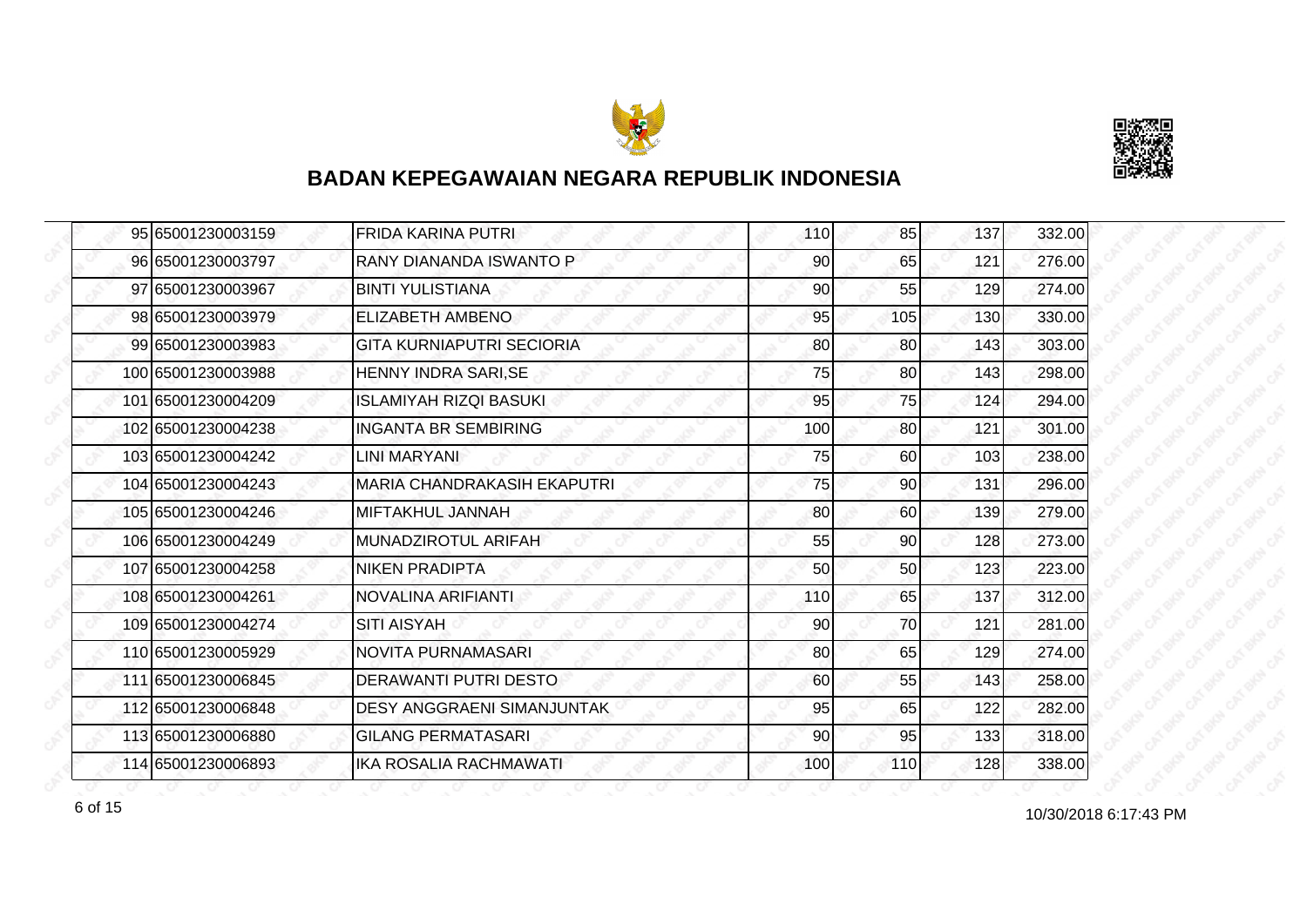



|  | 115 65001230006942 | <b>PUTRI IRIANTI</b>            | 55  | 105 | 127 | 287.00 |
|--|--------------------|---------------------------------|-----|-----|-----|--------|
|  | 116 65001230007029 | YOLA ELDIA PRIMASANTI           | 95  | 70  | 122 | 287.00 |
|  | 117 65001230007838 | AGUSTIN SURYANINGSIH, SE.       | 80  | 35  | 137 | 252.00 |
|  | 118 65001230007840 | <b>ASTRIANA DWI ASTUTI</b>      | 90  | 55  | 130 | 275.00 |
|  | 119 65001230007916 | ANIS PRABANINGRUM               | 60  | 25  | 131 | 216.00 |
|  | 120 65001230007926 | <b>DENI SESANTI</b>             | 80  | 50  | 133 | 263.00 |
|  | 121 65001230007933 | DWI INDRIANI FIDIASTUTIK WIJAYA | 80  | 95  | 136 | 311.00 |
|  | 122 65001230007935 | <b>DWI RISQI NURMALICHA</b>     | 120 | 110 | 126 | 356.00 |
|  | 123 65001230007943 | HARDIAN NURUL AFRILITASARI      | 95  | 70  | 123 | 288.00 |
|  | 124 65001230007945 | <b>INDAH WIJAYANTI</b>          | 65  | 60  | 146 | 271.00 |
|  | 125 65001230007946 | <b>ELISA BUNGA HAPSARI</b>      | 80  | 50  | 135 | 265.00 |
|  | 126 65001230007949 | FITRIA KARTIKA NINGRUM          | 105 | 105 | 147 | 357.00 |
|  | 127 65001230007968 | LIDWINA NURILHAQ RIVERA         | 75  | 110 | 141 | 326.00 |
|  | 128 65001230007981 | NONNA FERLINA OKTAVIANI         | 80  | 75  | 127 | 282.00 |
|  | 129 65001230007997 | TITIEK ALIYAH, SE               | 80  | 75  | 129 | 284.00 |
|  | 130 65001230008006 | <b>WINDY AYUNING PRAFITRI</b>   | 55  | 80  | 132 | 267.00 |
|  | 131 65001230008344 | <b>RUVI ASTIWININGRUM</b>       | 55  | 50  | 114 | 219.00 |
|  | 132 65001230008345 | <b>WEKA NATASIA</b>             | 85  | 80  | 130 | 295.00 |
|  | 133 65001230008346 | <b>YULI ANITA</b>               | 90  | 65  | 112 | 267.00 |
|  | 134 65001230008348 | <b>ZAM ZAMIYAH</b>              | 90  | 95  | 144 | 329.00 |

10/30/2018 6:17:43 PM 7 of 15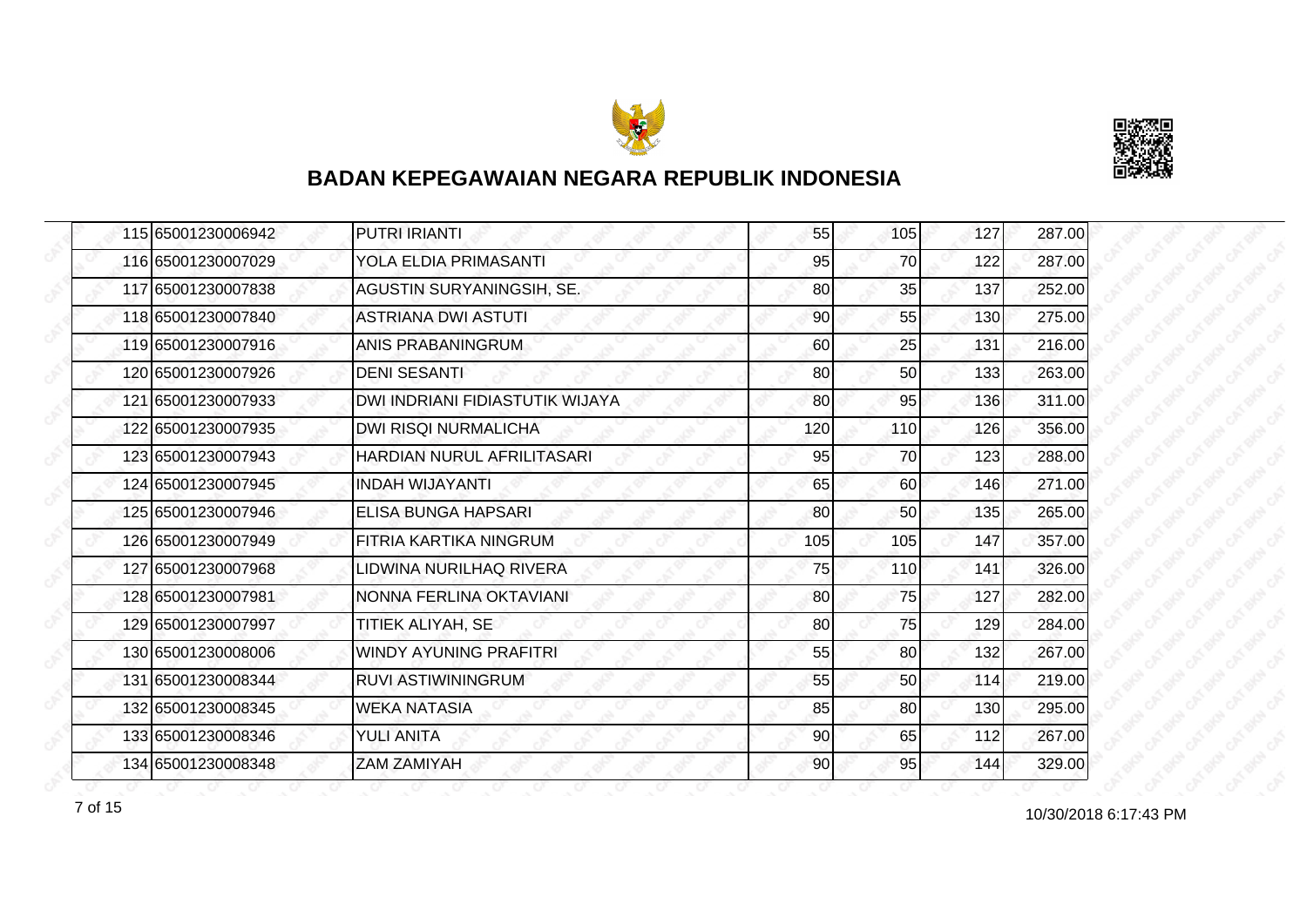



| 135 65001230008457 | <b>DEVI PERMATA SARI</b>           | 85  | 100             | 134 | 319.00 |
|--------------------|------------------------------------|-----|-----------------|-----|--------|
| 136 65001230011091 | AROFA WULANDARI, SE                | 60  | 45              | 128 | 233.00 |
| 137 65001230011104 | <b>ALFIATUL ULA</b>                | 85  | 50              | 120 | 255.00 |
| 138 65001230011109 | AMELIA DWI MIRANTI                 | 90  | 85              | 139 | 314.00 |
| 139 65001230011111 | ARDILLA AYU KIRANA                 | 85  | 65              | 132 | 282.00 |
| 140 65001230011115 | <b>DEWI PURWANTINI</b>             | 80  | 70              | 114 | 264.00 |
| 141 65001230011129 | <b>DEWI NURYATI</b>                | 70  | 60              | 52  | 182.00 |
| 142 65001230011131 | DIYAH SHINTA RAHAYU                | 95  | 80              | 132 | 307.00 |
| 143 65001230011132 | <b>FARDIANTYE BELLA CENDIKA</b>    | 90  | 105             | 129 | 324.00 |
| 144 65001230011133 | FINADINI ROSIDA, SE                | 80  | 80 <sup>1</sup> | 116 | 276.00 |
| 145 65001230011140 | ERI WULANDARI                      | 100 | 85              | 124 | 309.00 |
| 146 65001230011146 | ERLINDA ISTIKANA                   | 95  | 90              | 137 | 322.00 |
| 147 65001230011148 | <b>INDAH RAHAYU NURROHMI</b>       | 100 | 90 <sup>°</sup> | 121 | 311.00 |
| 148 65001230011152 | LESHA MASDA ELLUNSYA               | 115 | 90              | 149 | 354.00 |
| 149 65001230011158 | NATASYA ADELA WIDANI               | 70  | 70              | 144 | 284.00 |
| 150 65001230011161 | <b>NOVI SUKASWATI</b>              | 55  | 75              | 119 | 249.00 |
| 151 65001230011175 | <b>FRISKA PUTRI LESTARI</b>        | 100 | 90              | 132 | 322.00 |
| 152 65001230011177 | <b>NURUL HIDAYAH</b>               | 75  | 65              | 121 | 261.00 |
| 153 65001230011180 | <b>OCTAVIA PUTRI AYU ANGGRAENI</b> | 80  | 75              | 133 | 288.00 |
| 154 65001230011182 | <b>HARIANTI AGUSTIN</b>            | 115 | 80              | 130 | 325.00 |

10/30/2018 6:17:43 PM 8 of 15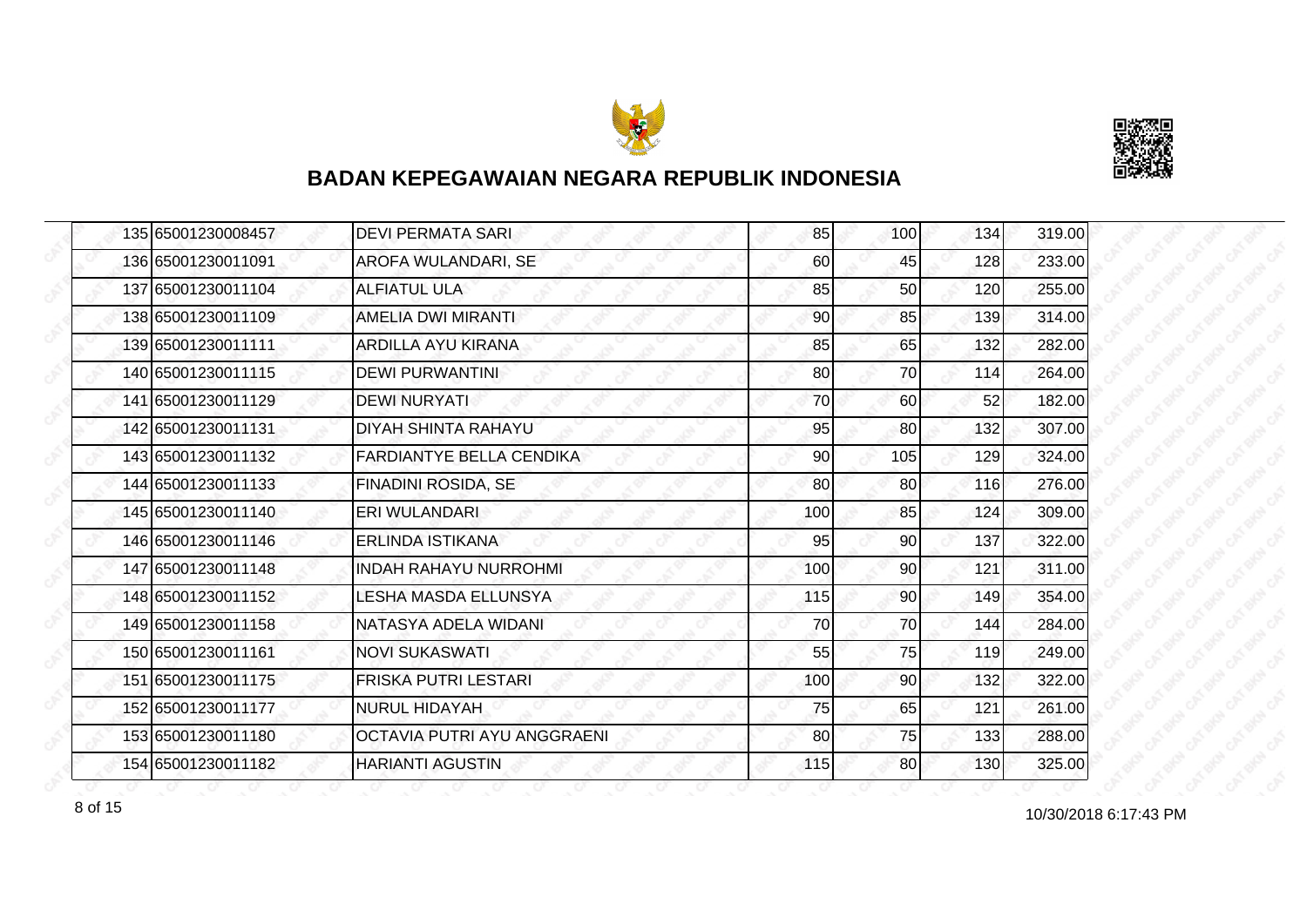



|  | 155 65001230011188 | <b>IKA DIAN LESTARI</b>           | 100 | 95              | 150 | 345.00 |
|--|--------------------|-----------------------------------|-----|-----------------|-----|--------|
|  | 156 65001230011203 | RATIH DEWI TITISARI HARYANA       | 100 | 105             | 151 | 356.00 |
|  | 157 65001230011214 | <b>SHIETA SARASWATY</b>           | 95  | 90              | 124 | 309.00 |
|  | 158 65001230011215 | <b>SITI SULIKAH</b>               | 80  | 60              | 133 | 273.00 |
|  | 159 65001230011218 | SONYA DEVI AYUNANI PUTRI          | 90  | 85              | 126 | 301.00 |
|  | 160 65001230011225 | IMETARIA PUTRI                    | 100 | 100             | 131 | 331.00 |
|  | 161 65001230011228 | <b>NEVI NOBELINDA IKA PRADISA</b> | 70  | 90 <sub>0</sub> | 149 | 309.00 |
|  | 162 65001230011232 | NURINA AYUNINGTYAS                | 65  | 45              | 123 | 233.00 |
|  | 163 65001230011247 | <b>OKVITASARI TRI RESTUTI</b>     | 110 | 75              | 124 | 309.00 |
|  | 164 65001230011252 | <b>PUTRI RATIH</b>                | 75  | 75              | 143 | 293.00 |
|  | 165 65001230011268 | <b>RENNY PUSPITASARI</b>          | 95  | 80              | 118 | 293.00 |
|  | 166 65001230011288 | <b>RINA PUSVITA DEWI</b>          | 85  | 65              | 132 | 282.00 |
|  | 167 65001230011304 | <b>SUSMIYATI</b>                  | 45  | 50              | 121 | 216.00 |
|  | 168 65001230011318 | TRI PAMUJI RAHAYU                 | 85  | 40              | 140 | 265.00 |
|  | 169 65001230011377 | YANNA EKA PRATIWI, S.E.M.A        | 85  | 105             | 141 | 331.00 |
|  | 170 65001230011401 | <b>ZENI RATNA SAFITRI</b>         | 75  | 70              | 141 | 286.00 |
|  | 171 65001230011406 | ZIYADATUL MUFLIKHATI              | 65  | 65              | 117 | 247.00 |
|  | 172 65001230011502 | <b>LINA MAROKHASARI</b>           | 105 | 85              | 112 | 302.00 |
|  | 173 65001230011519 | <b>AFRILIA SUSANTI</b>            | 90  | 105             | 128 | 323.00 |
|  | 174 65001230011527 | <b>ALFI NUR RAHMAWATI</b>         | 55  | 60              | 111 | 226.00 |

10/30/2018 6:17:43 PM 9 of 15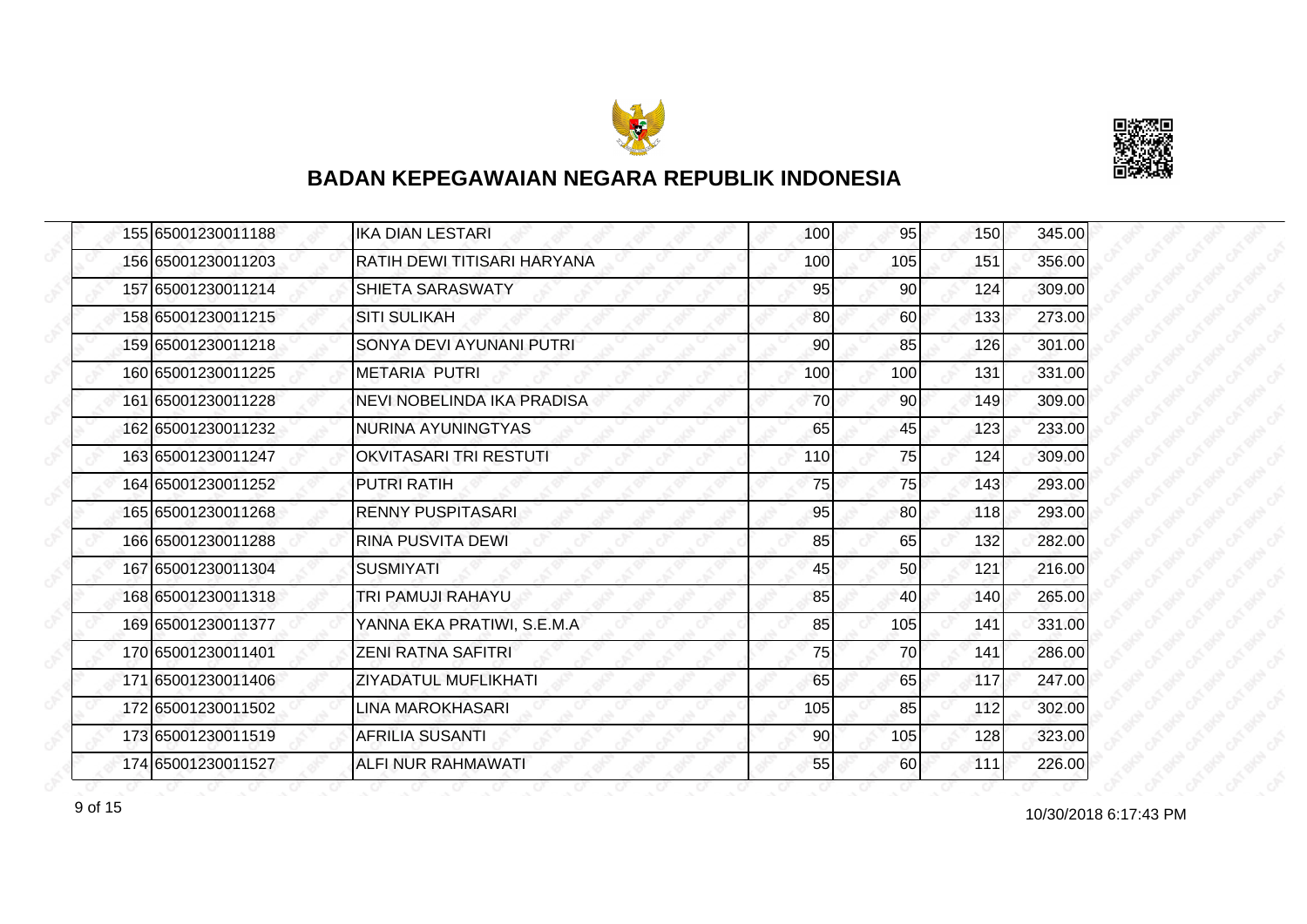



| 175 65001230011537 | ANDIKA DEWI SEPTI MARINA        | 95  | 65  | 137 | 297.00 |
|--------------------|---------------------------------|-----|-----|-----|--------|
| 176 65001230011541 | ANISA DWI RAMADHANI             | 105 | 95  | 123 | 323.00 |
| 177 65001230011856 | <b>ANISYA ISTIFAROH</b>         | 75  | 60  | 145 | 280.00 |
| 178 65001230011860 | <b>ARI SUPMAWATI</b>            | 85  | 60  | 141 | 286.00 |
| 179 65001230011868 | <b>BELLA WENIDYAH AROCHMAH</b>  | 80  | 50  | 132 | 262.00 |
| 180 65001230011872 | DEBBY RAHMASARI PUTRI ANDRIYANA | 50  | 70  | 123 | 243.00 |
| 181 65001230011883 | <b>DIAH AYU WULAN SARI</b>      | 100 | 65  | 118 | 283.00 |
| 182 65001230011887 | <b>DIAN FITRI RAHMAWATI</b>     | 85  | 80  | 141 | 306.00 |
| 183 65001230011894 | <b>DYVITA FEBRIYANTI</b>        | 85  | 85  | 128 | 298.00 |
| 184 65001230011899 | ELIKA DWI PURNAMARINI, SE       | 85  | 105 | 138 | 328.00 |
| 185 65001230011904 | ELIN ANGELIA ALFYANTI           | 115 | 95  | 123 | 333.00 |
| 186 65001230011914 | <b>ESTI DINAJAYA, SE</b>        | 100 | 70  | 137 | 307.00 |
| 187 65001230011921 | <b>GITA AMANDA SENA PUTRI</b>   | 80  | 65  | 151 | 296.00 |
| 188 65001230011925 | HASTI AFRINGGA WULANDARI        | 65  | 80  | 134 | 279.00 |
| 189 65001230011930 | <b>HASTUTI DWI HARTINI</b>      | 75  | 105 | 136 | 316.00 |
| 190 65001230011941 | <b>HENY DEWI RATNASARI</b>      | 100 | 115 | 144 | 359.00 |
| 191 65001230011949 | <b>IKA KUMALA SARI</b>          | 85  | 85  | 132 | 302.00 |
| 192 65001230011954 | <b>INTAN KUMALASARI S.</b>      | 95  | 65  | 112 | 272.00 |
| 193 65001230011960 | <b>KUSTIASIH</b>                | 60  | 55  | 126 | 241.00 |
| 194 65001230011968 | <b>MEGA DWI SETYOWATI</b>       | 80  | 50  | 134 | 264.00 |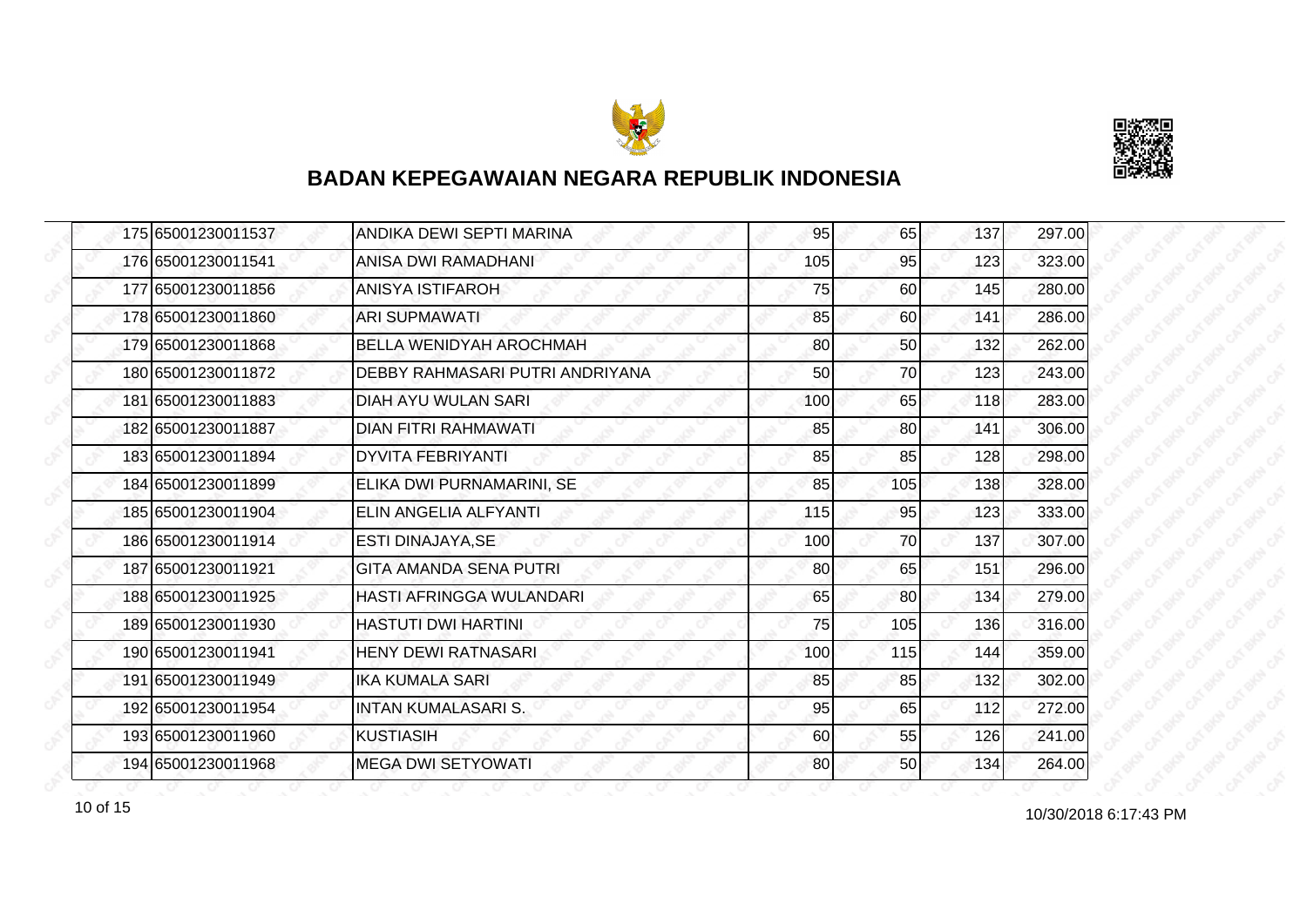



|  | 195 65001230011997 | <b>NIKI BUDI LESTARI</b>      | 80  | 55              | 138 | 273.00 |
|--|--------------------|-------------------------------|-----|-----------------|-----|--------|
|  | 196 65001230012012 | <b>NUR FITRIANI WULANDARI</b> | 115 | 80              | 141 | 336.00 |
|  | 197 65001230012015 | PUSPITA FITRI ANGGRAINI       | 45  | 30 <sup>°</sup> | 113 | 188.00 |
|  | 198 65001230012041 | <b>RIA FITRIANINGSIH</b>      | 80  | 65              | 141 | 286.00 |
|  | 199 65001230012042 | RINA KUSUMAWARDHANI           | 60  | 85              | 128 | 273.00 |
|  | 200 65001230012045 | RINAWATI MANDASARI            | 80  | 65              | 110 | 255.00 |
|  | 201 65001230012048 | RIZQA AULIYA NURFITRIA ILMA   | 80  | 100             | 149 | 329.00 |
|  | 202 65001230012067 | <b>SILVIA ARIANI</b>          | 80  | 80              | 121 | 281.00 |
|  | 203165001230012074 | <b>SULISTIANI</b>             | 55  | 40              | 129 | 224.00 |
|  | 204 65001230012088 | <b>ZUL HASMI FARANTIKA</b>    | 55  | 50 <sub>l</sub> | 125 | 230.00 |
|  | 205 65001230015438 | AROFAH ARTIMAHARANI           | 65  | 115             | 120 | 300.00 |
|  | 206165001230015444 | EHTA FATMAWATI                | 95  | 55              | 121 | 271.00 |
|  | 207 65001230015445 | ENGGA HARDIKA AGUSTANIA       | 90  | 100             | 115 | 305.00 |
|  | 208 65001230015447 | <b>ERNI ISNAWATI</b>          | 55  | 50              | 144 | 249.00 |
|  | 209 65001230015454 | <b>FAMELA RUSYDINA</b>        | 50  | 70              | 127 | 247.00 |
|  | 210 65001230015482 | <b>LISNAWATI DEWI</b>         | 85  | 95              | 134 | 314.00 |
|  | 211 65001230015503 | <b>MUIZAH</b>                 | 75  | 70              | 127 | 272.00 |
|  | 212 65001230015507 | NANDA MEGA AFRIDA             | 75  | 90              | 119 | 284.00 |
|  | 213 65001230015509 | <b>NONIK DWI SUSANTI</b>      | 75  | 35              | 125 | 235.00 |
|  | 214 65001230015512 | <b>NOVITA ANGGRAINI</b>       | 80  | 90              | 126 | 296.00 |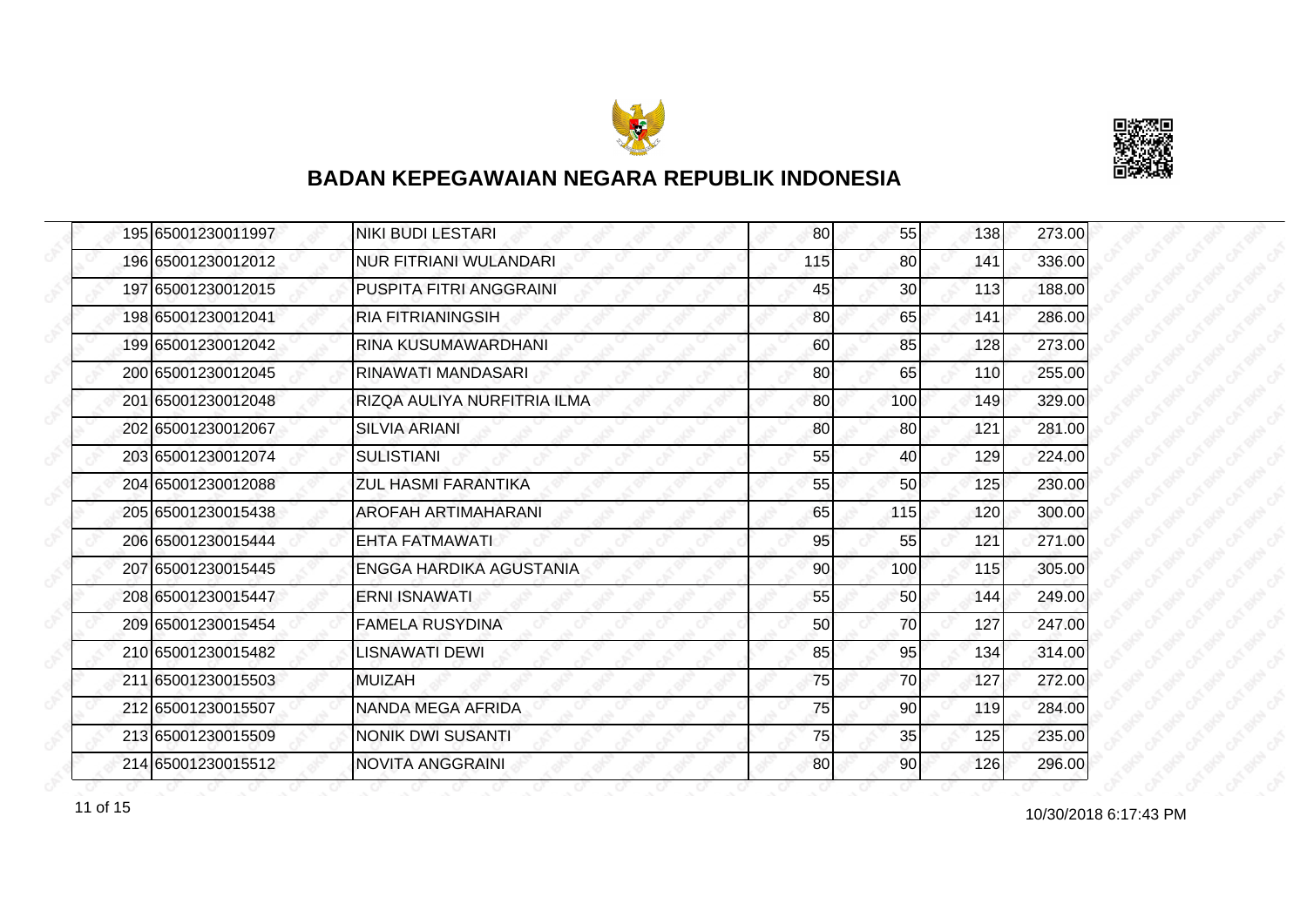



| 215 65001230015514 | <b>RESPATI PUSPARINI</b>     | 85  | 105 | 121 | 311.00 |
|--------------------|------------------------------|-----|-----|-----|--------|
| 216 65001230015522 | <b>ROHMAWATI</b>             | 100 | 60  | 141 | 301.00 |
| 217 65001230015526 | <b>RURI ERAWATI</b>          | 90  | 60  | 120 | 270.00 |
| 218 65001230016095 | <b>DWI ERMAWATI</b>          | 75  | 65  | 137 | 277.00 |
| 219 65001230016099 | EGA AVISSA RAMADHANI         | 70  | 40  | 121 | 231.00 |
| 220 65001230016101 | <b>FATIN NABILAH</b>         | 85  | 65  | 123 | 273.00 |
| 221 65001230016134 | HANNY FITRIA INDAH SARI, SE. | 65  | 45  | 133 | 243.00 |
| 222 65001230016135 | <b>HENNY SAGITASARI, SE</b>  | 75  | 85  | 113 | 273.00 |
| 223 65001230016136 | <b>ILMAIDA JULIA</b>         | 60  | 60  | 113 | 233.00 |
| 224 65001230016137 | <b>IMA WIDYAH MUHAROMA</b>   | 55  | 55  | 139 | 249.00 |
| 225 65001230016139 | <b>INA INDRAWATY</b>         | 65  | 60  | 115 | 240.00 |
| 226165001230016141 | LINDA MUFARIDA.              | 90  | 100 | 128 | 318.00 |
| 227 65001230016144 | <b>MUTHOMIMAH</b>            | 75  | 85  | 124 | 284.00 |
| 228 65001230016145 | <b>NUR CHAMNAH, SE</b>       | 75  | 50  | 142 | 267.00 |
| 229 65001230016147 | RENDA PUJI LESTARI           | 95  | 90  | 127 | 312.00 |
| 230 65001230016148 | <b>RESA RUSAR RANITASARI</b> | 70  | 70  | 136 | 276.00 |
| 231 65001230016149 | <b>RETNO LARASWATI</b>       | 80  | 90  | 141 | 311.00 |
| 232 65001230016150 | SHINTA DESYDERIA FIRNANDA    | 115 | 85  | 137 | 337.00 |
| 233 65001230016151 | <b>SRI NURAINI ZAENELI</b>   | 55  | 90  | 132 | 277.00 |
| 234 65001230016153 | <b>TUTUS JULANTIKA</b>       | 85  | 50  | 131 | 266.00 |

10/30/2018 6:17:43 PM 12 of 15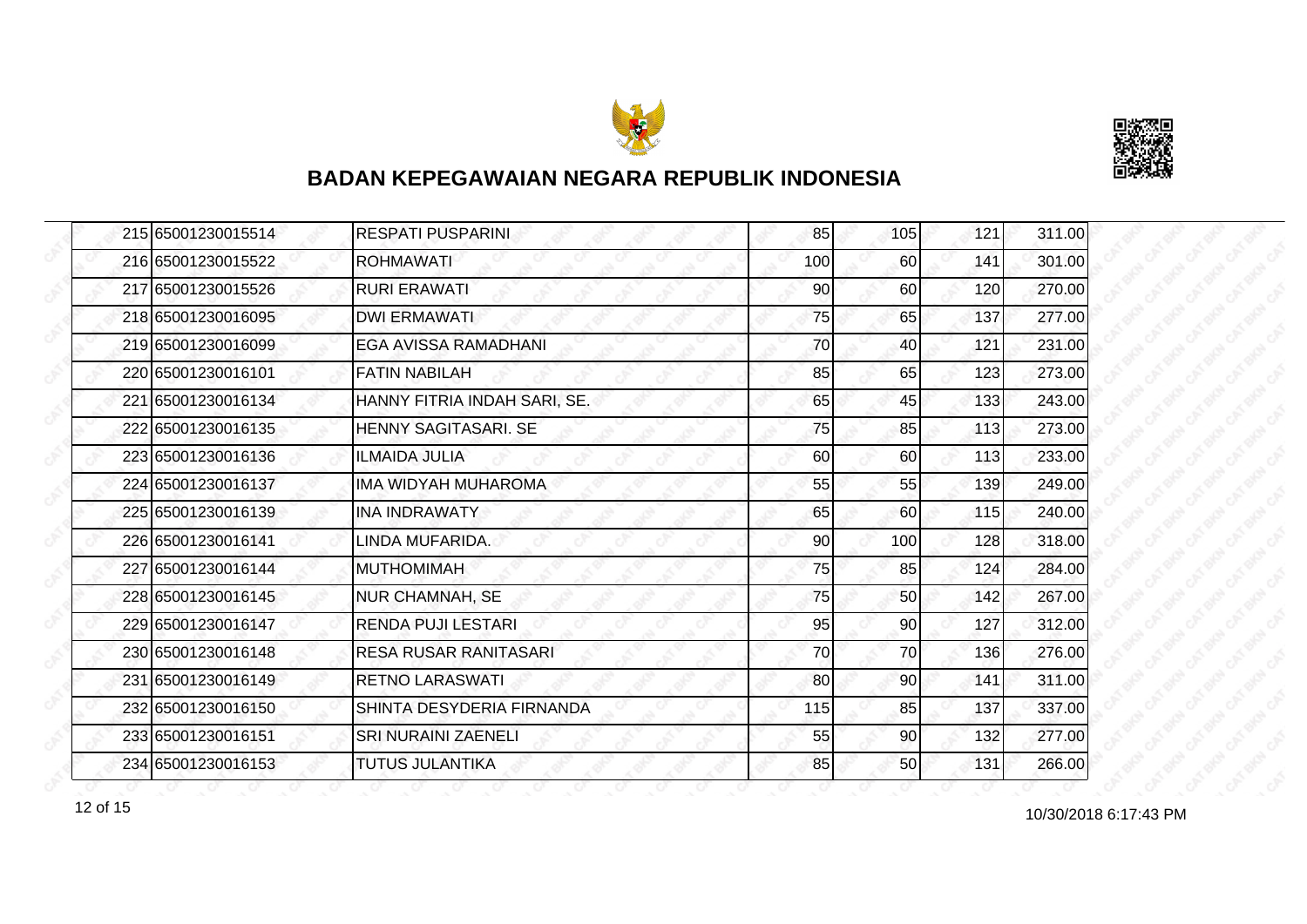



| 235 65001230017649 | <b>DEBY WAHYUNING TYAS</b>          | 100 | 70  | 120 | 290.00 |
|--------------------|-------------------------------------|-----|-----|-----|--------|
| 236 65001230017651 | ELLY ERMA RIZKIANA                  | 60  | 60  | 151 | 271.00 |
| 237 65001230017716 | <b>HOSNOL HOTIMAH</b>               | 110 | 75  | 138 | 323.00 |
| 238 65001230017727 | <b>LARISSA NABILA</b>               | 65  | 85  | 142 | 292.00 |
| 239 65001230017751 | PUTRI INDAH PUSPITASARI             | 50  | 60  | 137 | 247.00 |
| 240 65001230017777 | RAHAJENG SEKAR PRAMUDITA            | 85  | 70  | 120 | 275.00 |
| 241 65001230017786 | <b>RAINJIS DEO DERA</b>             | 85  | 110 | 148 | 343.00 |
| 242 65001230017840 | LILIK WULANDARI                     | 70  | 75  | 107 | 252.00 |
| 243 65001230017863 | SANDYES JOFANDA ARDHANA PRAVITASARI | 95  | 80  | 131 | 306.00 |
| 244 65001230017886 | VANIA ANANDA WARDOYO                | 50  | 80I | 133 | 263.00 |
| 245 65001230017920 | YUNISA RAHARDIAN SARASWATI          | 75  | 65  | 140 | 280.00 |
| 246 65001230021509 | <b>AISYAH VIDI PRATIWI</b>          | 45  | 40  | 127 | 212.00 |
| 247 65001230021524 | ANGGI AINING TYAS                   | 60  | 80  | 142 | 282.00 |
| 248165001230021538 | ARIE WINDA YULIA, SE.               | 105 | 75  | 147 | 327.00 |
| 249 65001230021572 | ASTRID AMERIN REDJOSOEWIGJO         | 85  | 65  | 139 | 289.00 |
| 250 65001230021760 | ELSA WINATA BURA                    | 95  | 95  | 146 | 336.00 |
| 251 65001230021794 | IMANIYAH PUTRI ARDYASANA            | 100 | 65  | 143 | 308.00 |
| 252 65001230021872 | NOVI ARDILA                         | 55  | 75  | 122 | 252.00 |
| 253 65001230021877 | NOVITA DWIE NURFITRIANITA           | 90  | 90  | 150 | 330.00 |
| 254 65001230021945 | RINDY NIA WIDYANTI                  | 80  | 35  | 121 | 236.00 |

13 of 15 and 10/30/2018 6:17:43 PM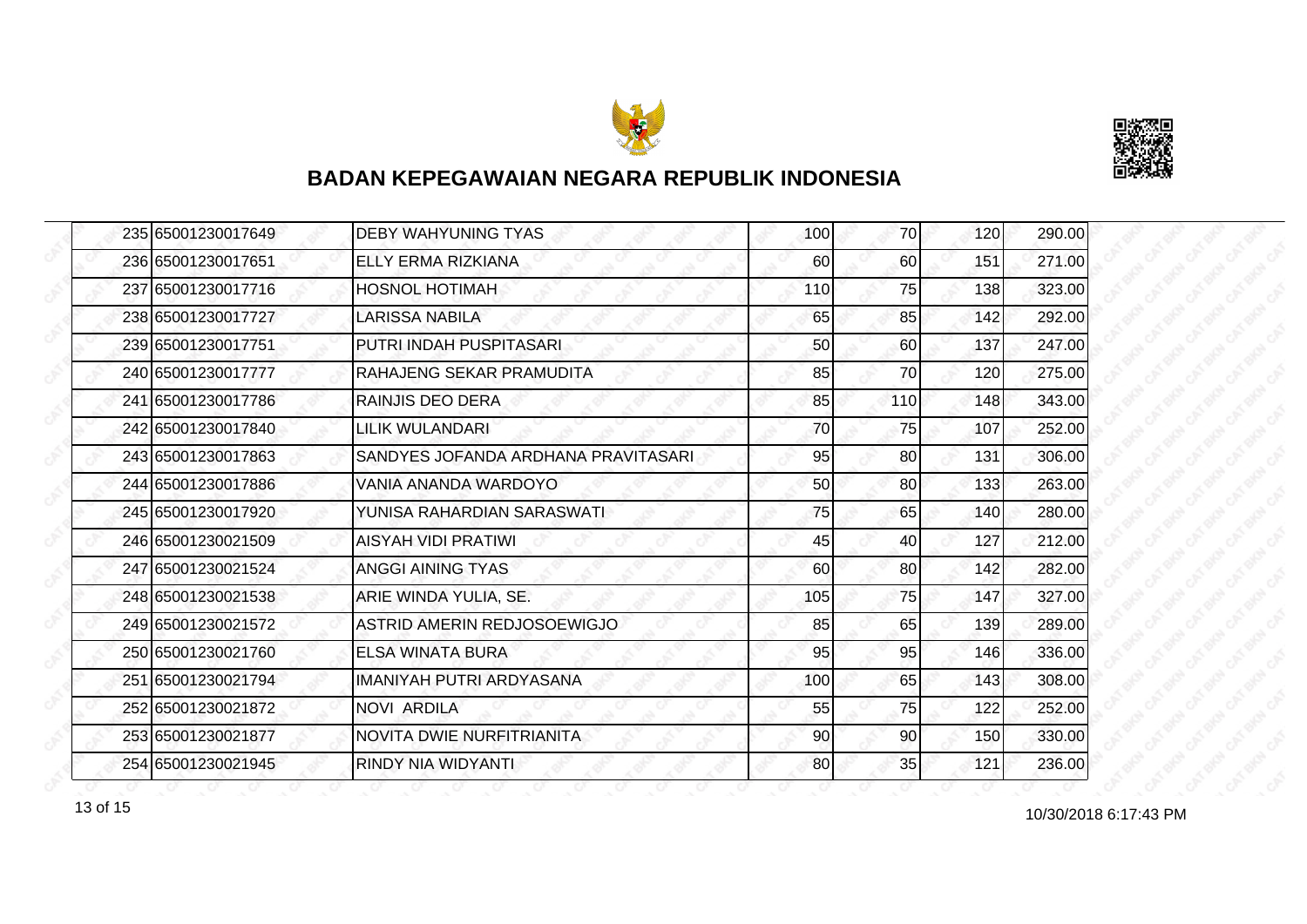



| 255 65001230021967 | RIZKIA PERMATA SARI BUTARBUTAR    | 110 | 120 | 138 | 368.00 |
|--------------------|-----------------------------------|-----|-----|-----|--------|
| 256 65001230021974 | <b>SEPTI JUAN MINARNI</b>         | 85  | 90  | 124 | 299.00 |
| 257165001230021981 | <b>VINCENSIA JELITA SAKTI</b>     | 80  | 55  | 135 | 270.00 |
| 258 65001230021985 | <b>WIDYA CAHYANTI</b>             | 60  | 65  | 136 | 261.00 |
| 259 65001230024925 | <b>INDRA RAHMANING PUTRI</b>      | 70  | 55  | 115 | 240.00 |
| 260 65001230025675 | LINTANG YOVITA MERLINDIANA        | 90  | 75  | 127 | 292.00 |
| 261 65001230025676 | <b>LISA INTAN PERMATASARI</b>     | 115 | 95  | 146 | 356.00 |
| 262 65001230025678 | PRADNJA PARAMITHA PERMATANINGTIAS | 90  | 95  | 126 | 311.00 |
| 263 65001230025686 | INTAN MARTINASARI LUDVIANA        | 80  | 75  | 135 | 290.00 |
| 264 65001230025688 | <b>FIDIYAH RAHMADANI</b>          | 60  | 60  | 129 | 249.00 |
| 265 65001230025689 | <b>SEPTANTI FAJARANI</b>          | 80  | 55  | 134 | 269.00 |
| 266 65001230025692 | <b>SASMYTA OLIYANI</b>            | 85  | 25  | 129 | 239.00 |
| 267 65001230025697 | <b>UMMI LATIFA ZAHROH</b>         | 100 | 60  | 113 | 273.00 |
| 268 65001230025710 | ANGGRIA APRILIANINGRUM            | 75  | 80  | 139 | 294.00 |
| 269 65001230026070 | <b>LELY MAGHFIROH</b>             | 85  | 80  | 139 | 304.00 |
| 270 65001230026102 | <b>SUGIARTI</b>                   | 65  | 25  | 131 | 221.00 |
| 271 65001230026112 | TRI UMIATUL AININ                 | 65  | 55  | 124 | 244.00 |
| 272 65001230026664 | NANDA DINASTI PRAMITA             | 70  | 45  | 127 | 242.00 |
| 273 65001230027701 | YUSTIN FEBRINA RAMDHARI           | 115 | 125 | 123 | 363.00 |
| 274 65001230027987 | MEDIAN EVA KRISNA WATI            | 70  | 35  | 133 | 238.00 |